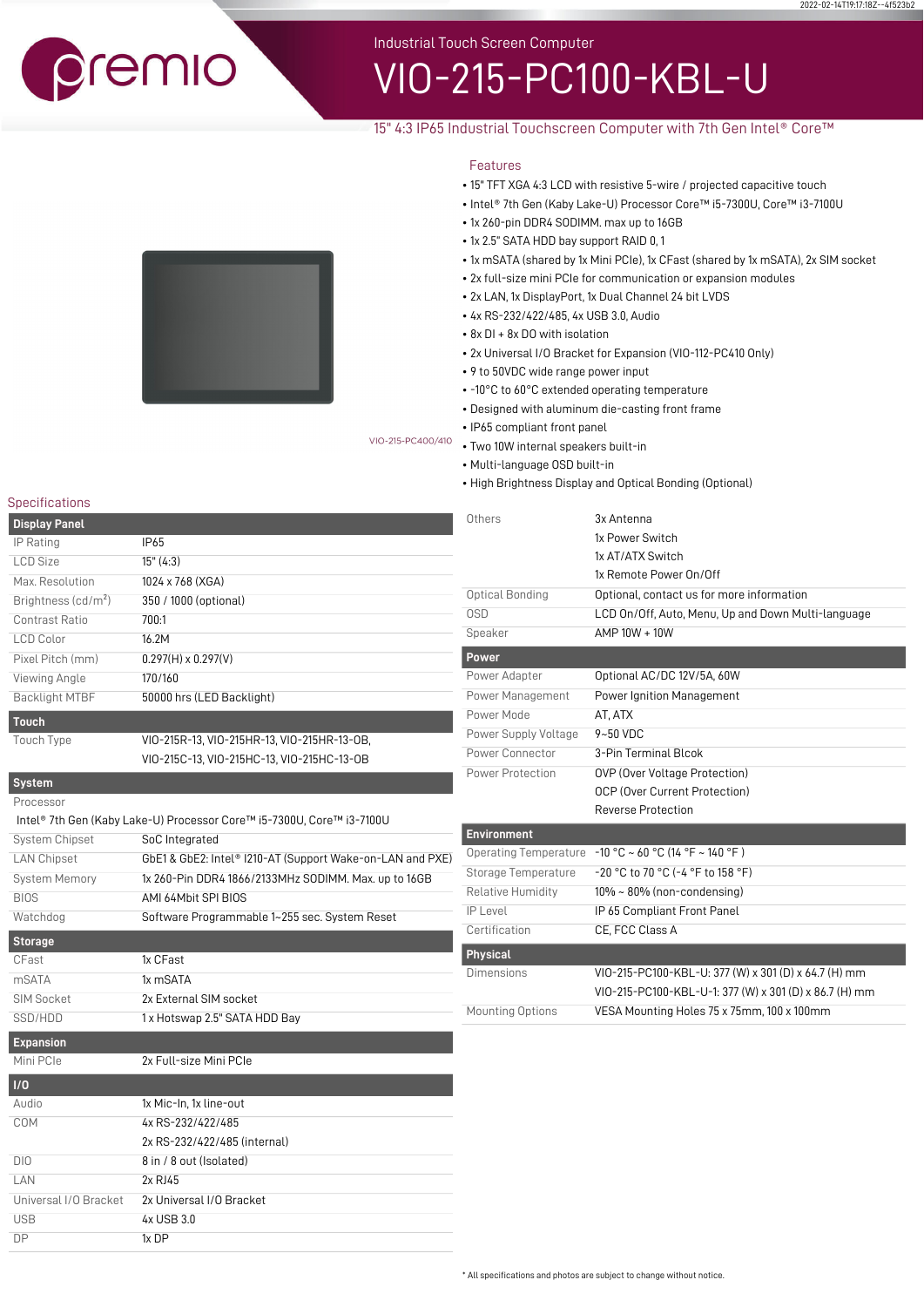# External I/O Mechanical Layout



# Dimension



Unit: mm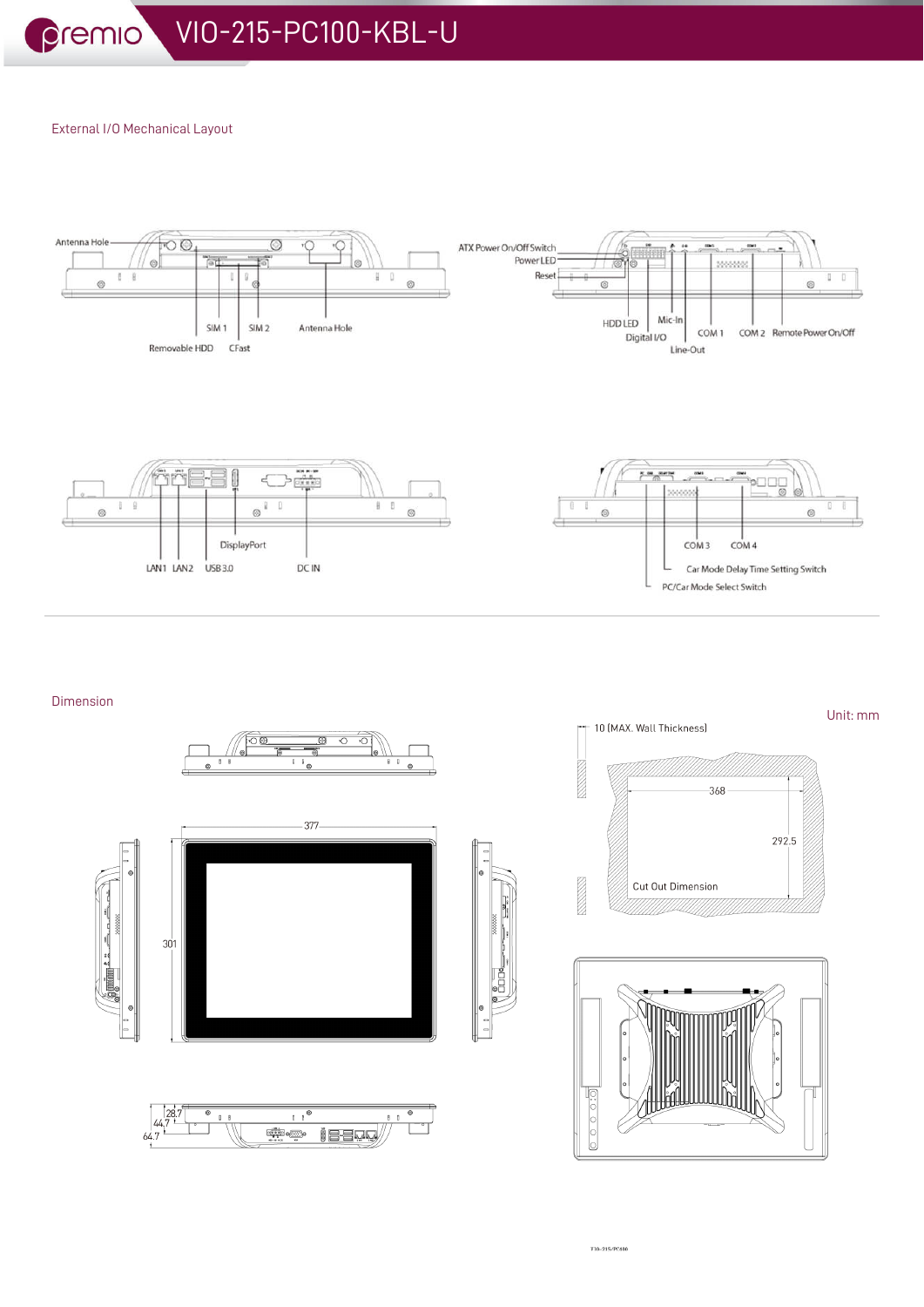# External I/O Mechanical Layout



# Dimension



Unit: mm